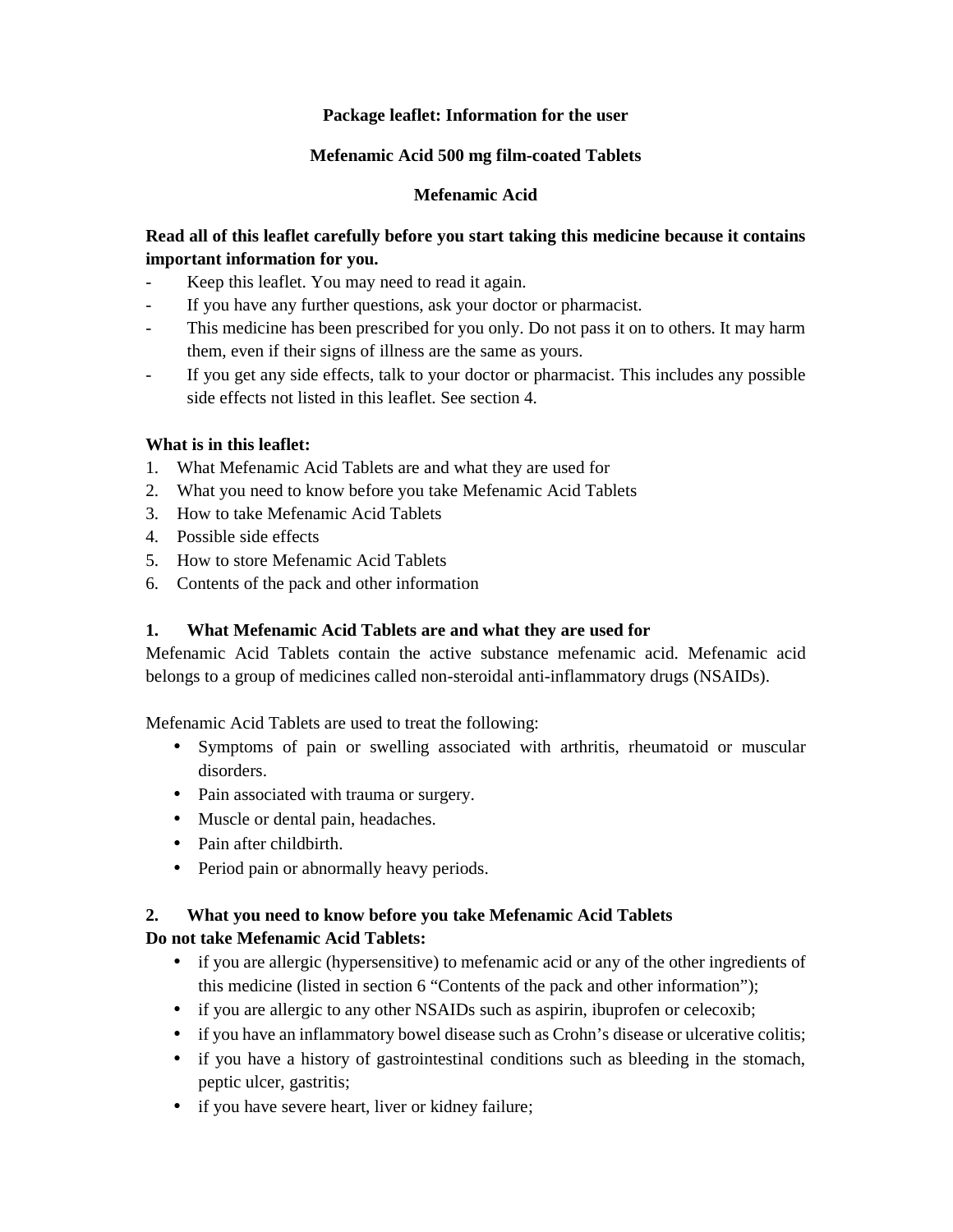- if you are in the last trimester of pregnancy (more than 6 months pregnant);
- if you have had heart bypass surgery.

## **Warnings and precautions**

## **Talk to your doctor or pharmacist before taking Mefenamic Acid Tablets if:**

- you are taking any other NSAIDs such as ibuprofen, diclofenac;
- you are taking any other anti-inflammatory medicines, including steroids such as prednisolone;
- you are taking medicines such as warfarin or clopidogrel, which are used to thin the blood;
- you are taking selective serotonin medicines such as paroxetine, which are antidepressants;
- you have liver or kidney problems, as your doctor may monitor their function before and during treatment;
- you are trying to become pregnant (see section "Fertility");
- you are elderly (see section 3 "How to take Mefenamic Acid Tablets");
- previously taking painkillers such as aspirin have given you an upset stomach, or you have a history of stomach or digestive tract problems. Patients taking mefenamic acid can experience bleeding in the stomach or gut;
- you are going to have a major operation or have a bleeding disorder, as mefenamic acid can affect how your blood clots (it can make you bleed more or for longer periods of time);
- you have or have a history of asthma, as it may cause difficulties in breathing;
- you have epilepsy;
- you have a disorder of the connective tissue, such as Systemic Lupus Erythematosus  $(SLE)$ ;
- you are dehydrated with symptoms of thirst, dry mouth, dry skin, dark urine, headache;
- you have problems with your heart, have previously had a stroke, or you think you may be at risk of these conditions (e.g. if you have diabetes, high blood pressure, are a smoker, or have high cholesterol). Your doctor may carry out additional monitoring.

Medicines such as Mefenamic Acid Tablets may be associated with a small increased risk of stroke or heart attack. Any such risk is more associated with high doses, and prolonged treatment.

**Do not exceed** the recommended dose or treatment duration.

## **Other medicines and Mefenamic Acid Tablets**

Tell your doctor or pharmacist if you are taking, have recently taken or might take any other medicines. This includes any herbal medicines and medicines obtained without a prescription.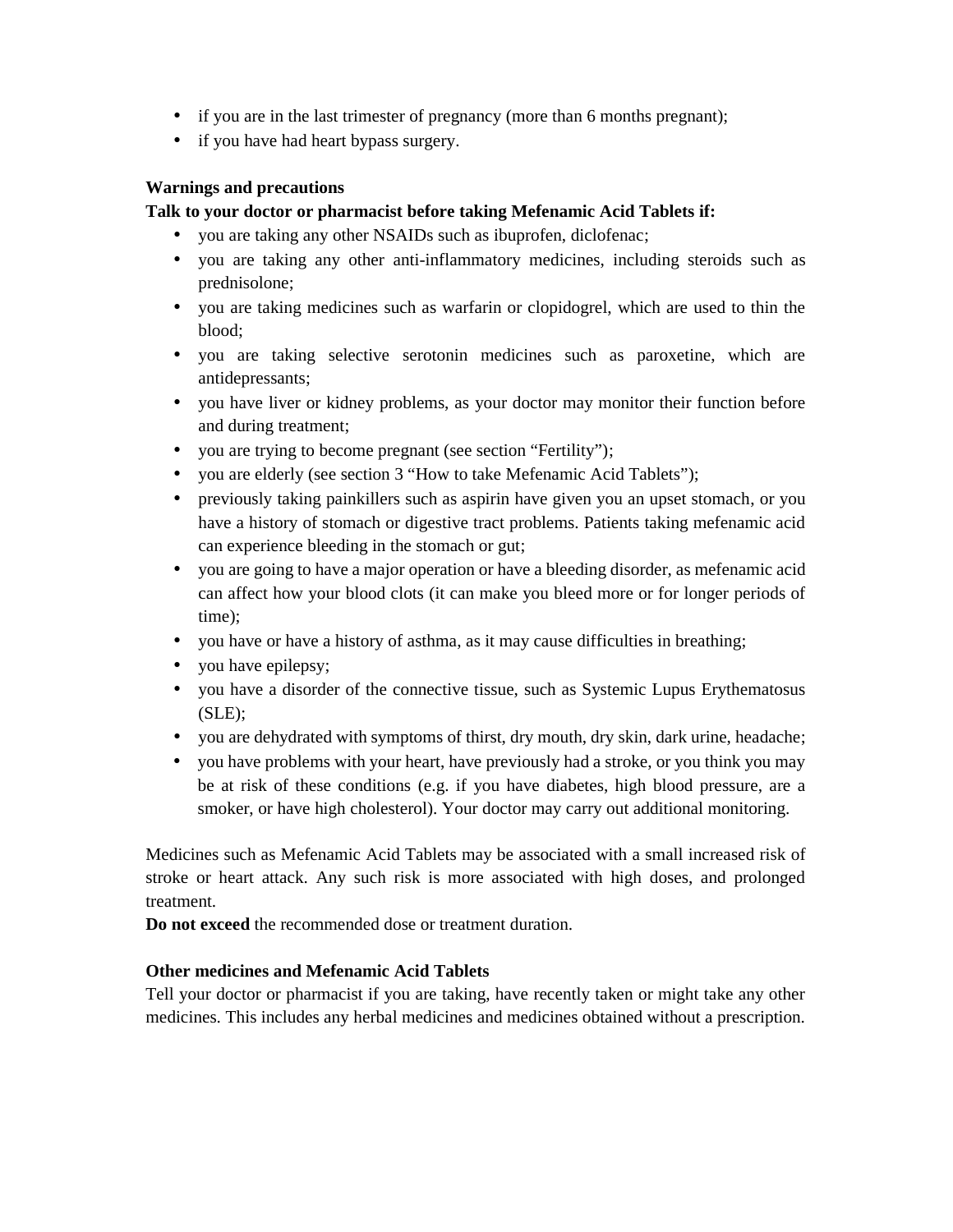Mefenamic Acid Tablets may affect other medicines and other medicines, in turn, may affect how well Mefenamic Acid Tablets work.

Tell your doctor or pharmacist if you are taking:

- medicines which can increase the chances of bleeding in the stomach or gut, or increase the risk of getting ulcers such as:
	- medicines used to treat arthritis and inflammation (corticosteroids);
	- medicines used to thin the blood (anti-platelet drugs such as warfarin, aspirin, clopidogrel);
	- anti-depressant medicines such as paroxetine, which are selective serotonin re uptake inhibitors (SSRIs);
	- medicines which are anti-inflammatory, such as diclofenac, celecoxib;
- aspirin, used in some heart conditions to stop your blood from clotting;
- medicines used to treat high blood pressure, such as atenolol, ramipril, valsartan;
- water tablets (diuretics), or medicines for the heart, such as digoxin, diltiazem, sotalol;
- medicines used to treat diabetes, such as glibenclamide, glipizide;
- medicines used to suppress the immune system, such as ciclosporin, methotrexate, tacrolimus;
- medicines used to treat some types of depression, and mood swings, such as lithium;
- a medicine called mifepristone which has been taken within the last 12 days. This is usually prescribed via hospitals;
- quinolone or aminoglycoside antibiotics, used to treat infections;
- zidovudine, used for HIV;
- probenecid, used in special situations to protect the kidneys;
- medicines which bind to protein in the blood (check with your pharmacist).

## *Blood tests*

During treatment, your doctor may test your blood.

## **Pregnancy, breast-feeding and fertility**

If you are pregnant or breast-feeding, think you may be pregnant or are planning to have a baby, ask your doctor or pharmacist for advice before taking any medicine.

## **Pregnancy**

Mefenamic acid passes to your unborn baby. During the first six months of pregnancy, it is not known how mefenamic acid can affect your unborn baby. Your doctor or pharmacist will help you decide whether or not to take these tablets in the first six months of pregnancy.

Mefenamic Acid Tablets should not be taken in the last three months of pregnancy, as this may prolong its duration and delay the onset of labour. This could also lead to bleeding in the mother or unborn baby.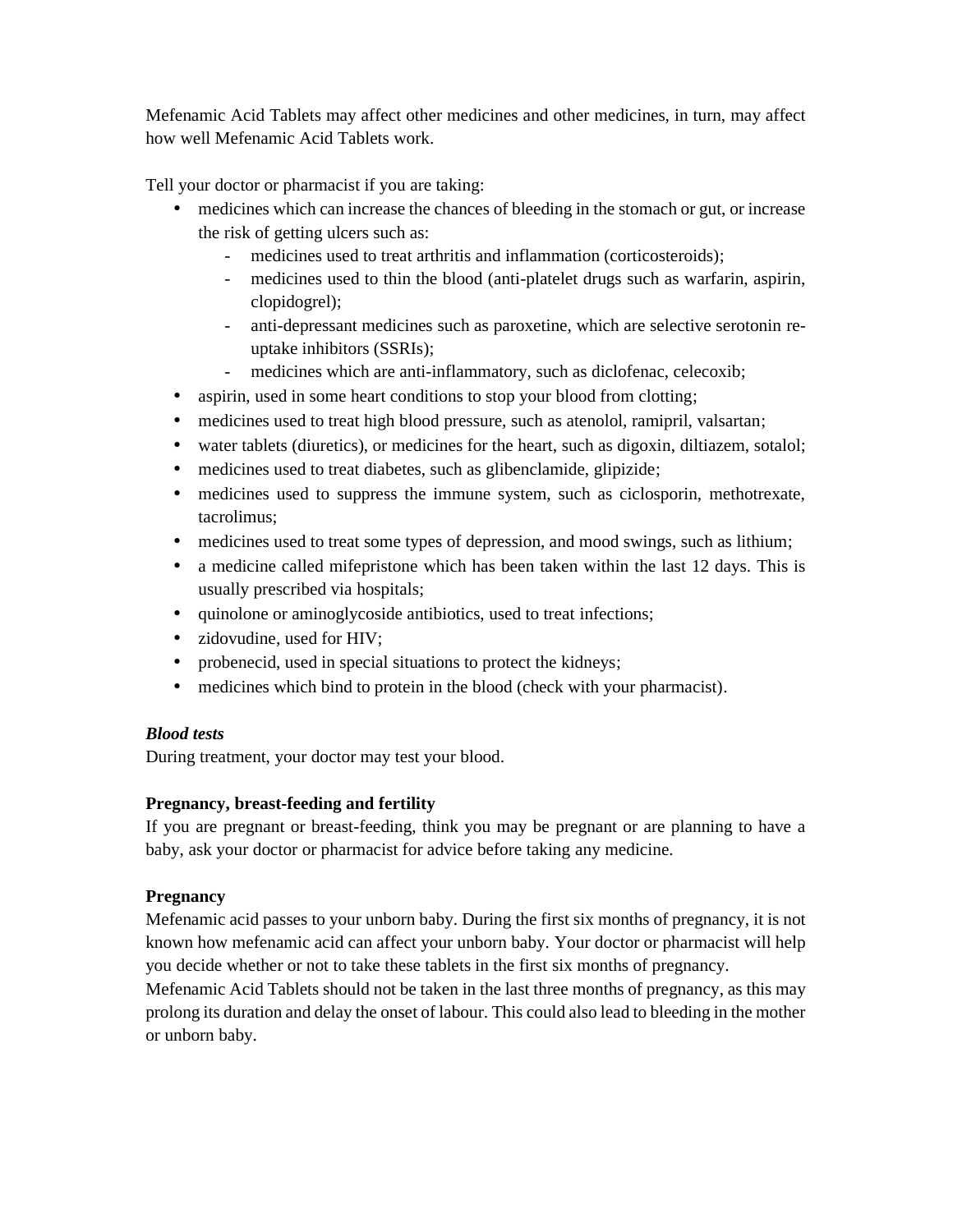## **Breast-feeding**

Mefenamic acid passes into breast milk and can affect the baby. You should not breast-feed whilst taking these tablets, unless advised by your doctor.

## **Fertility**

If you are trying to become pregnant, do not take these tablets as it may make getting pregnant more difficult. Speak to your doctor if you are trying to become pregnant or are having difficulties getting pregnant.

## **Driving and using machines**

Mefenamic Acid Tablets may cause drowsiness, fatigue, dizziness or may affect your vision. If you experience any of these symptoms, you should not drive or operate machinery, or perform any tasks which may require you to be alert.

#### **Mefenamic Acid Tablets contain lactose and sodium**

- If you have been told by your doctor you have an intolerance to some sugars, contact your doctor before taking this medicinal product.
- This medicine contains less than 1 mmol sodium (23 mg) per tablet, that is to say essentially 'sodium-free'.

#### **3. How to take Mefenamic Acid Tablets**

Always take this medicine exactly as your doctor or pharmacist has told you. Check with your doctor or pharmacist if you are not sure.

Mefenamic Acid Tablets should preferably be taken with or after food.

**Do not drink alcohol** whilst taking Mefenamic Acid Tablets. Alcohol and smoking may irritate the stomach and make some side effects worse.

#### **Adults and the elderly**

The usual dose is one tablet, three times a day.

Elderly patients are at a higher risk of side effects and should take the lowest effective dose, for the shortest possible time. Your doctor may perform additional monitoring.

#### **Use in children**

Mefenamic Acid Tablets are not suitable for children under the age of 12 years.

#### **If you take more Mefenamic Acid Tablets than you should**

This may harm your stomach and kidneys, and you may suffer from seizures (fits).

If you have taken more tablets than you should, talk to your doctor, pharmacist or nearest hospital emergency department **immediately**. You may require medical attention. This is important even if you feel well.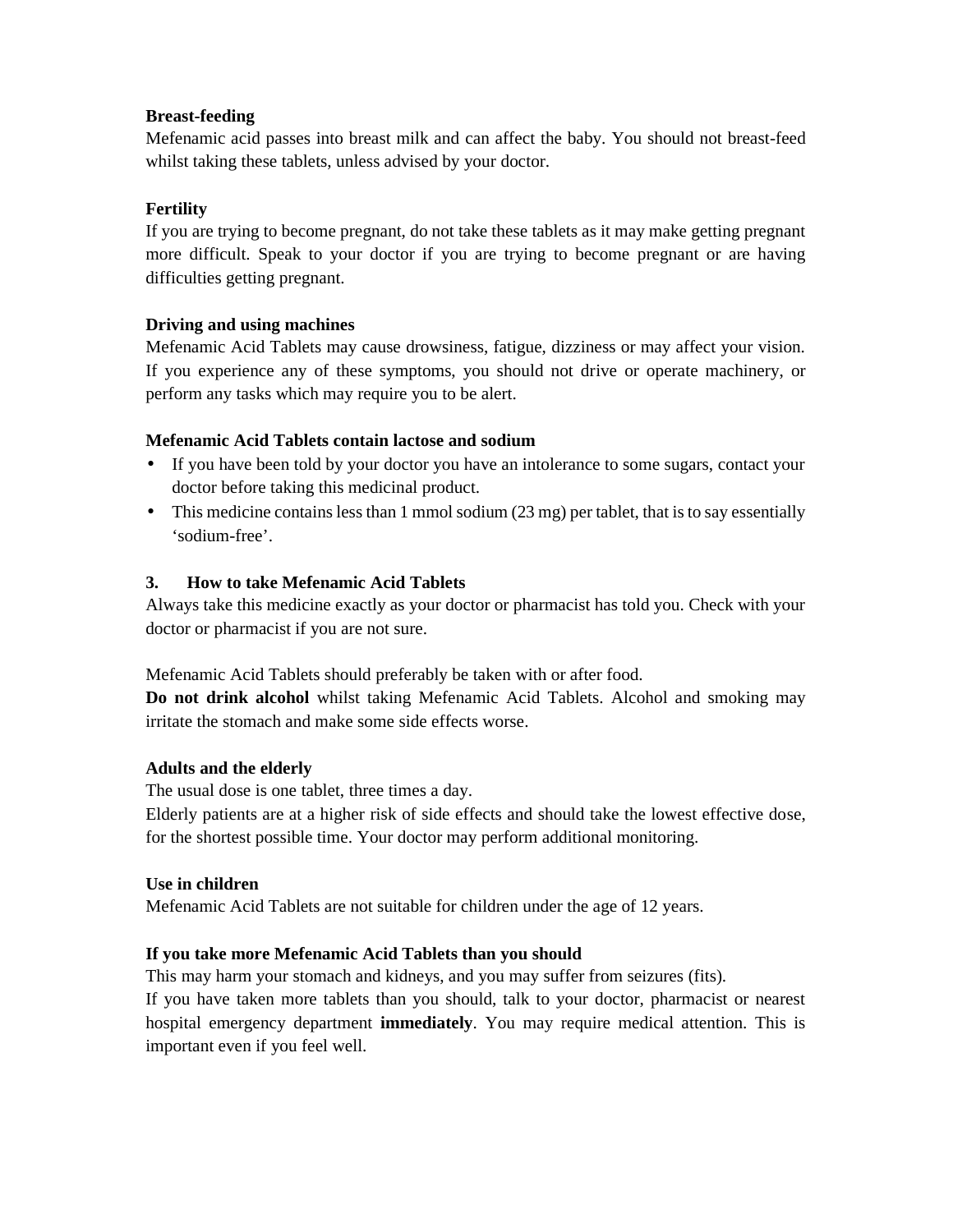## **If you forget to take Mefenamic Acid Tablets**

Do not take a double dose to make up for a forgotten tablet. Take the forgotten tablet as soon as you remember, but if it is almost time for your next tablet, skip the missed tablet and continue as usual.

If you have any further questions on the use of this medicine, ask your doctor or pharmacist.

## **4. Possible side effects**

Like all medicines, this medicine can cause side effects, although not everybody gets them.

## **Stop taking Mefenamic Acid Tablets** if you experience any of the following reactions, and **seek medical help immediately:**

## **Allergic reactions:**

- difficulty in swallowing or breathing, swelling of the face, lips, throat or tongue;
- severe skin itching with a red rash or raised bumps;
- blistering of the eyes, mouth, or genital area, with patch areas of peeling skin or rash; **Other reactions:**
- diarrhoea:
- passing blood in your faeces (stools/motions), or tar-like black faeces;
- vomiting blood or dark particles which look like coffee grounds;

**Seek immediate medical attention** if you have any of the below symptoms:

- indigestion or heartburn, pain in your stomach or abdominal area, feeling sick (nausea), vomiting;
- unusual bleeding or bruising, such as nose bleeds, pinpoint red spots on the skin, purple bruise-like rash in the mouth or on the skin;
- feeling tired, breathless or looking pale, which may be signs of anaemia;
- fever, sore throat, mouth ulcers, repeated or persistent infections, which may be signs of low levels of white blood cells;
- $\bullet$  seizures (fits);
- headache, nausea, vomiting, tiredness or muscle cramps which may be signs of low sodium levels;
- sudden headache, stiff neck, fever, sensitivity to bright lights, drowsiness, muscle pain, with or without rash:
- fever, rash, nausea, aches or pains, changes in amount of urine passed, passing red urine, passing urine at night, which may be signs of changes in your kidneys;
- sudden loss of or blurred vision, loss of colour vision, eye pain which worsens on movement of the eye;
- headache, especially on waking in the morning, which may be due to high blood pressure;
- pain behind the ribs which spreads towards the back and worse when lying down, nausea, vomiting, fever, which may be due to inflammation of your pancreas;
- vellowing of the eyes or skin, pale faeces and dark urine, unexplained and persistent nausea, stomach problems, appetite loss, or unusual tiredness, which may be due to changes in your liver.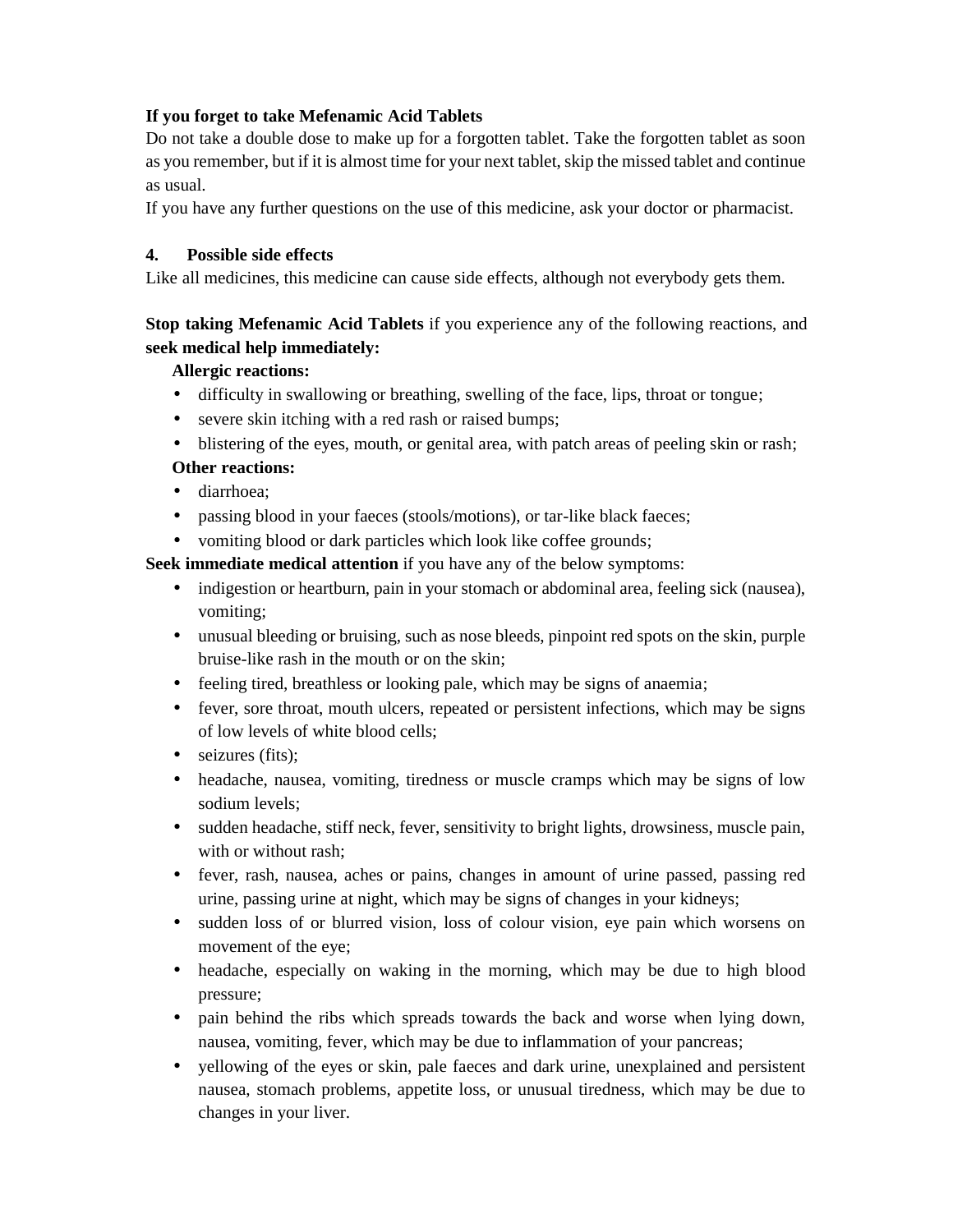## **Tell your doctor if you get any of the following side effects:**

- vertigo (head spinning);
- fatty faeces;
- sweating;
- palpitations (rapid heartbeat);
- mental confusion;
- appetite loss;
- constipation or bloating;
- blurred vision, eye irritation;
- feeling ill (malaise);
- $\bullet$  tinnitus (buzzing or ringing in the ears);
- tingling or numbness of the hands or feet;
- if you have diabetes, sudden and poor blood sugar control your doctor or pharmacist can help measure your blood sugar levels;
- asthma, or asthma which may be worse than usual;
- swelling of your hands or around your ankles/feet;
- mouth pain, which may show as pain or ulcers of the tongue, cheeks, lips, throat or gums;
- dizziness, drowsiness, feeling lethargic and tired;
- symptoms of low blood pressure, e.g. light-headedness;
- reactions to the sun such as red, painful or swollen skin. Whilst taking mefenamic acid, do not use a sun bed, sunbathe or expose your skin to artificial ultraviolet (UV) light;
- depression;
- inability to sleep;
- hallucinations;
- nervousness:
- ear pain.

Medicines such as Mefenamic Acid Tablets may be associated with a small increased risk of stroke or heart attack. (see section 2 "Warnings and Precautions").

*Urine tests***:** Tell the doctor before having a urine test, as this medicine may affect the results.

## **Reporting of side effects**

If you get any side effects, talk to your doctor or pharmacist. This includes any possible side effects not listed in this leaflet. You can also report side effects directly via the Yellow Card Scheme at: www.mhra.gov.uk/yellowcard or search for MHRA Yellow Card in the Google Play or Apple App Store.

By reporting side effects, you can help provide more information on the safety of this medicine.

## **5. How to store Mefenamic Acid Tablets**

Keep this medicine out of the sight and reach of children.

Do not use this medicine after the expiry date which is stated on the carton. The expiry date refers to the last day of that month.